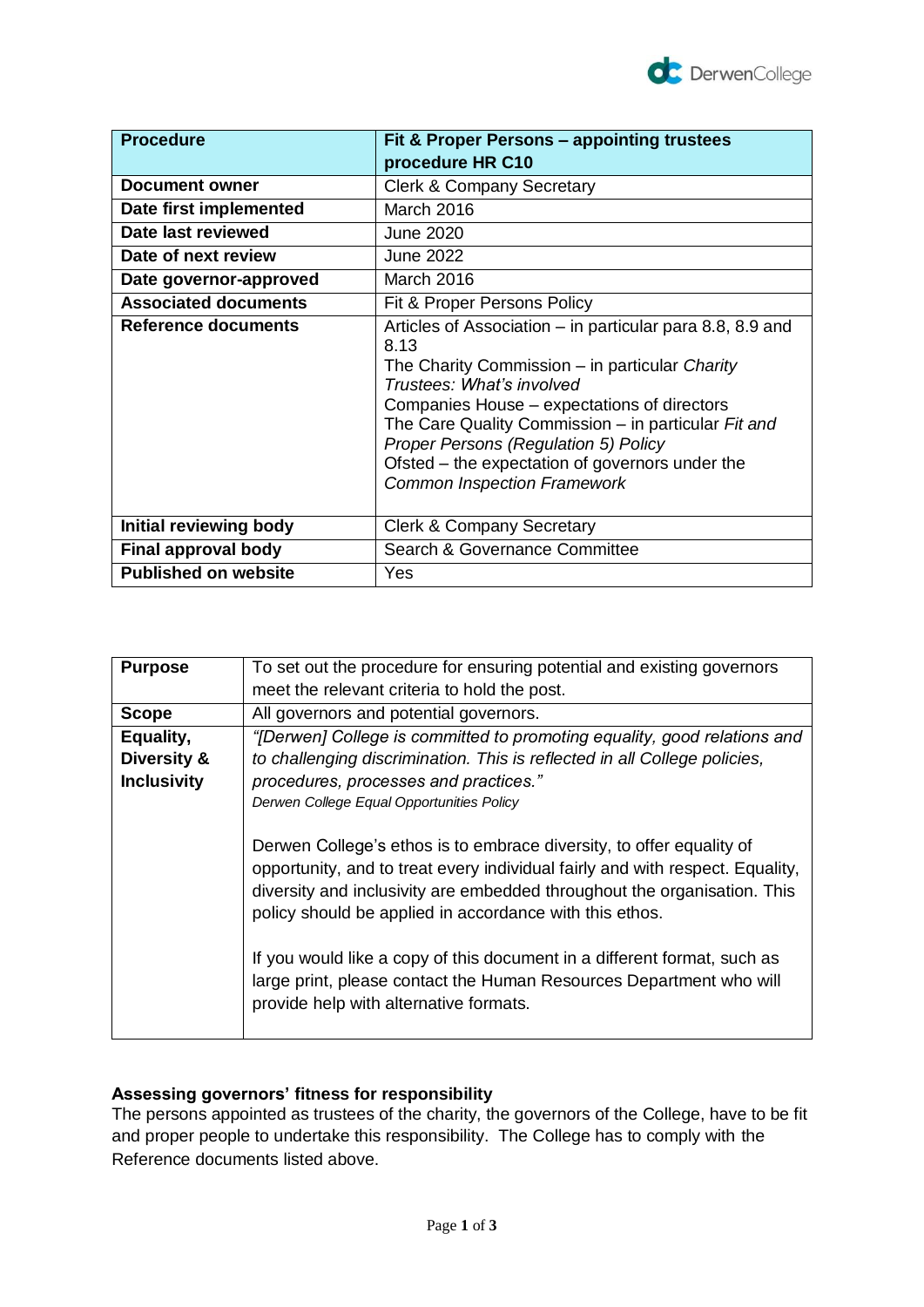

# **Identify Board requirements**

Search & Governance Committee – assesses the profile and the skills analysis of the Board, and identifies the skills and experience needed in a new candidate,

# **Search**

An advertisement for the role will be placed, for as wide a coverage as is reasonable and cost-effective for the charity.

### **Recruitment process**

### *Applications*

Candidates will complete a governor application form, which includes: declarations about their fitness to serve (Declaration of Eligibility), in line with the legislation; a request for two referees, to cover both character and employment/professional activity.

### *Interview*

Potential candidates will be invited to an interview with two governors (normally the Chair) and the Principal. The Clerk will be in attendance and will make notes of the meeting.

The interview will include discussion of the:

- roles and functions, activities and expectations of governors
- College/ charity and its work
- criteria which must be met

#### *Criteria:*

Governors must:

- be a natural person, not a body corporate, nor disqualified under the Charities Act 2011
- be over 18 years of age
- not be an employee of the Charity
- be of good character and a caring and compassionate nature
- have relevant qualifications, skills and experience
- be physically and mentally fit, not unable to fulfil duties by reason of illness, disability or infirmity
- not be bankrupt or have an interim receiving order made against them
- not have a history of mismanagement or serious misconduct
- and be reasonable, fair and of sound judgement

### *Appointment*

If a candidate is considered suitable, their appointment will be recommended to the Board for approval. Appointment is subject to suitable references and to a DBS check (a new DBS check is required every three years for all governors).

### **Once a governor**

### *Consent on taking up appointment*

All governors on appointment are required to complete and sign a declaration of interests form, which will be taken as consent to the appointment.